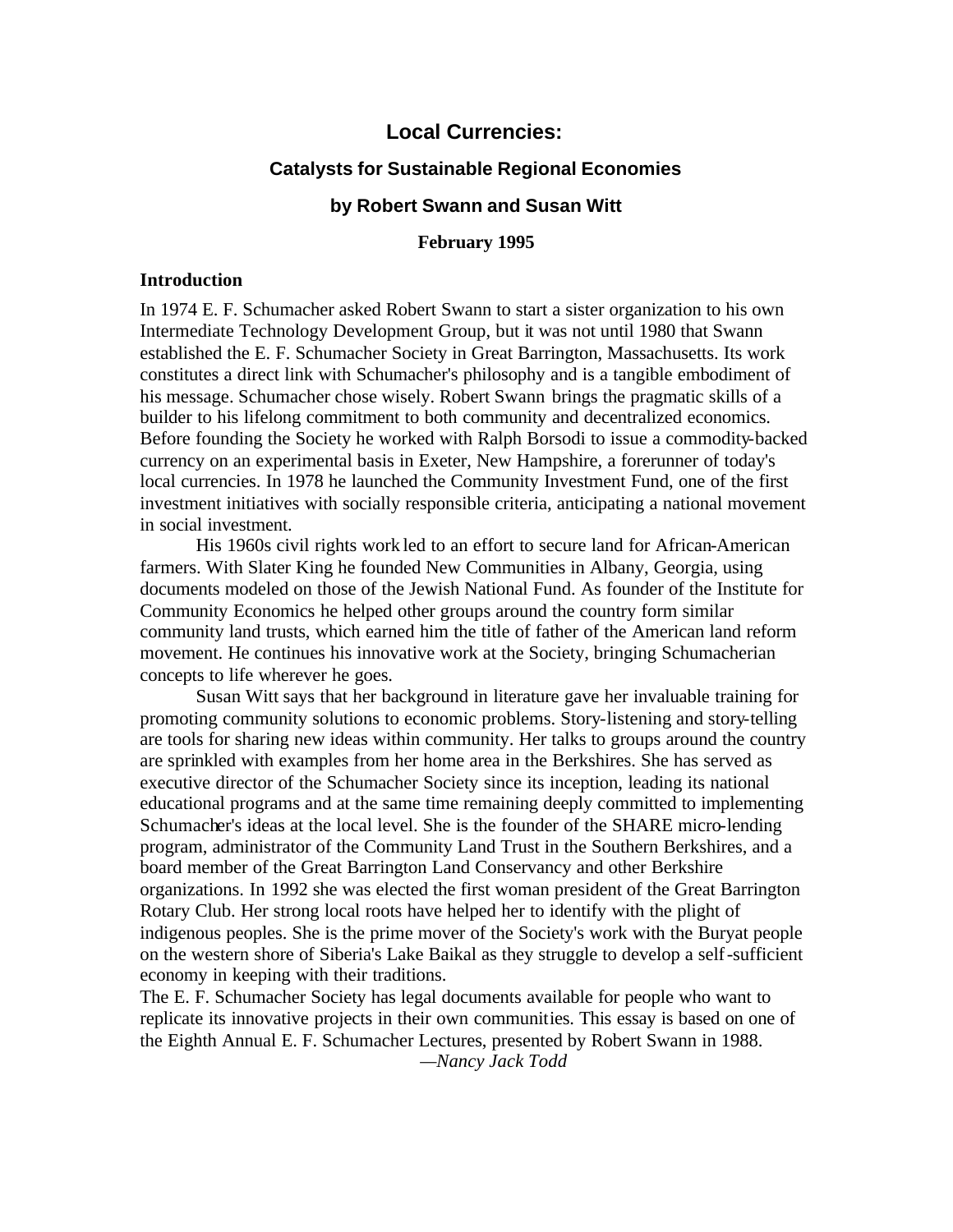E. F. Schumacher argued in *Small is Beautiful: Economics as if People Mattered* that from a truly economic point of view the most rational way to produce is "from local resources, for local needs." Jane Jacobs, one of today's foremost scholars on regional economies, emphasizes Schumacher's point through her analysis of a healthy region as one creating "import-replacing" industries on a continuing basis. A well-developed regional economy which produces for its own needs is possible only when control of its resources and finances lies within the region itself. At present, the ownership of land, natural resources, and industry and the determination of conditions for receiving credit have become increasingly centralized at the national level. Now all but a few large urban areas find that their economic resources are controlled from outside the area.

The banking system is one of the most centralized institutions of our economy and one of the major obstacles to strengthening regional economies and the communities within them. Yet centralized banking is only a recent development in the United States. The customs of borrowing and lending and money-printing grew up over generations in towns and rural communities to form what we now call our banking systems. These systems were small-scale, regional, and decentralized. Paper money was made standard, or national, in 1863 in order to raise funds for the fight against the Confederate States, but it was not until 1913 that a central system became formalized with the Federal Reserve Act. Centralized banking and control of money called for large banks and wealthy investors who could assemble huge , unprecedented sums of money. These banks in the money centers, with their industrial customers, could pay a higher interest rate to depositors than could the smaller banks, and these smaller, often rural banks began sending their deposits to the large cities. The national currency made money more fluid and allowed rural dollars to support urban industrial growth. Rural creditors were pleased with this arrangement until the first time a New York bank closed and carried off the savings of a small town or until a local farmer couldn't secure a loan because a Chicago bank was borrowing from his bank at a high rate of interest .

A national currency facilitated the industrialization of the United States, which in turn created many jobs; however, the centralization of the monetary system has served to centralize the benefits of the system as well.

The effect on small farmers and rural economies has been devastating. The on-going "farm crisis" is a dramatic manifestation of what is really a monetary crisis that began in the deep depression of the 1870s and 1880s and was later codified in the Federal Reserve Act. Credit for small-scale farming and the small rural businesses that are a part of the farm community had dried up long before the Depression of the 1930s, and the United States government had to create the Farmers Home Administration in order to help replace• with tax money• some of the rural capital that had been lost to the large cities.

The "housing crisis" is also in part a monetary crisis. Investors place money in land as a "hedge against inflation," which drives land and housing prices up. The high cost of land is a major factor in the present shortage of affordable housing, and it takes home ownership out of reach for the majority of Americans.

The local and decentralized banking systems of a hundred and fifty years ago had the advantage of diversity. The failure of a local bank• even a New York bank• was still a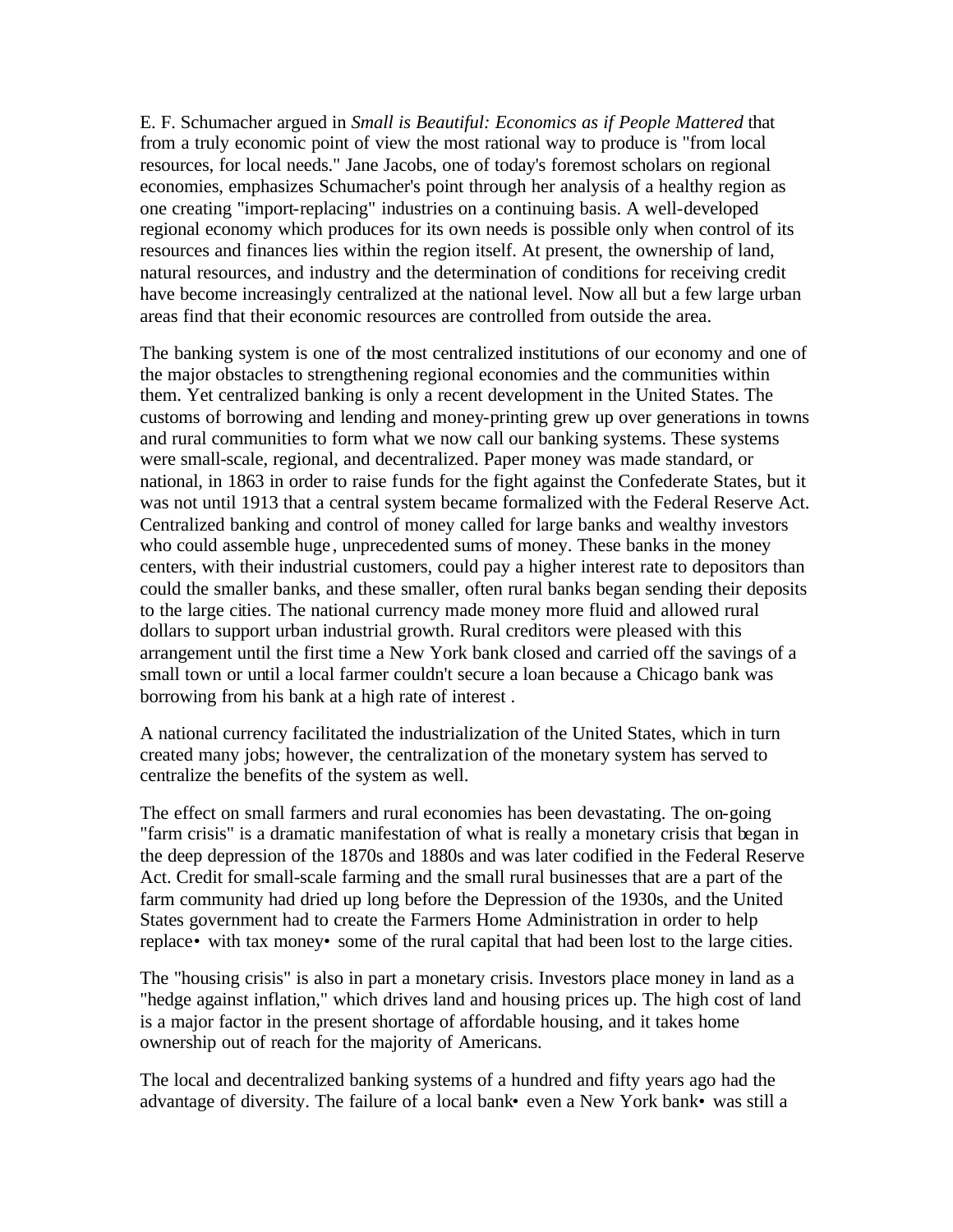local failure, and its costs were internalized. But today we are facing the failure of an entire system. Consider the billions of tax dollars spent by the national deposit insurance system to bail out the Savings and Loan industry. And recall that billions were added to the national debt in order to bail out large banks when developing countries defaulted on their loans. These systemic failures are bound to occur if local economic control of banking customs and money supply is compromised by centralization and sacrificed to serve the heedless demands of growth.

This predicament calls for a reorganization of economic institutions so that they will be responsive to local and regional needs and conditions. These new institutions would decentralize the control of land, natural resources, industry, and financing to serve the people living in an area in an equitable way. We need to create an infrastructure that encourages local production for local needs. Community land trusts, worker-owned and worker-managed businesses, non-profit local banks, and regional currencies are some of the tools for building strong regional economies.

Because we have all learned to assume that national currencies are the norm, a regional currency is perhaps the least understood of these tools. Jane Jacobs, in her book *Cities and the Wealth of Nations,* views the economy of a region as a living entity in the process of expanding and contracting and a regional currency as the appropriate regulator of this ebbing and flowing life. Just like a nation, a region which does not produce enough of the goods it consumes comes to rely heavily on imports and finds that its currency is devalued. Import costs increase, the exchange of goods is reduced, and the region has to "borrow," which means that it exports its capital dollars, not goods and ends up importing nearly everything it needs. But if the region is supplying its own needs, then its currency "hardens" and holds its value relative to other currencies. Imports are cheaper, and trade is more equitable • or even skewed in favor of the self-reliant or "importreplacing" region.

Jacobs describes currencies as "powerful carriers of feedback information . . . and potent triggers of adjustments, but on their own terms. A national currency registers, above all, consolidated information of a nation's international trade." This feedback informs economic policymakers. But should the industrial Great Lakes region or the farm-belt states adjust their economies in the same manner as the Sunbelt states or the Silicon Valley of the West Coast? A very significant part of any region's economy is governed by a monetary and banking system over which members of a community have little or no control. The dependency on national currencies actually deprives regions of a very useful self-regulating tool and allows stagnant economic pockets to go unaided in a seemingly prosperous nation. What we propose instead is the establishment of a system with community accountability.

Regional currencies are not a recent invention• the practice is centuries old. The socalled free banking era of U.S. history, when many currencies circulated, contributed substantially to bringing about Thomas Jefferson's dream of a nation of small, independent, self-reliant farmers who found ready credit with community banks to produce and sell their goods. Even in the early years of this century local banks issued their own currency, which John Kenneth Galbraith says was important for the rapid development of the American economy.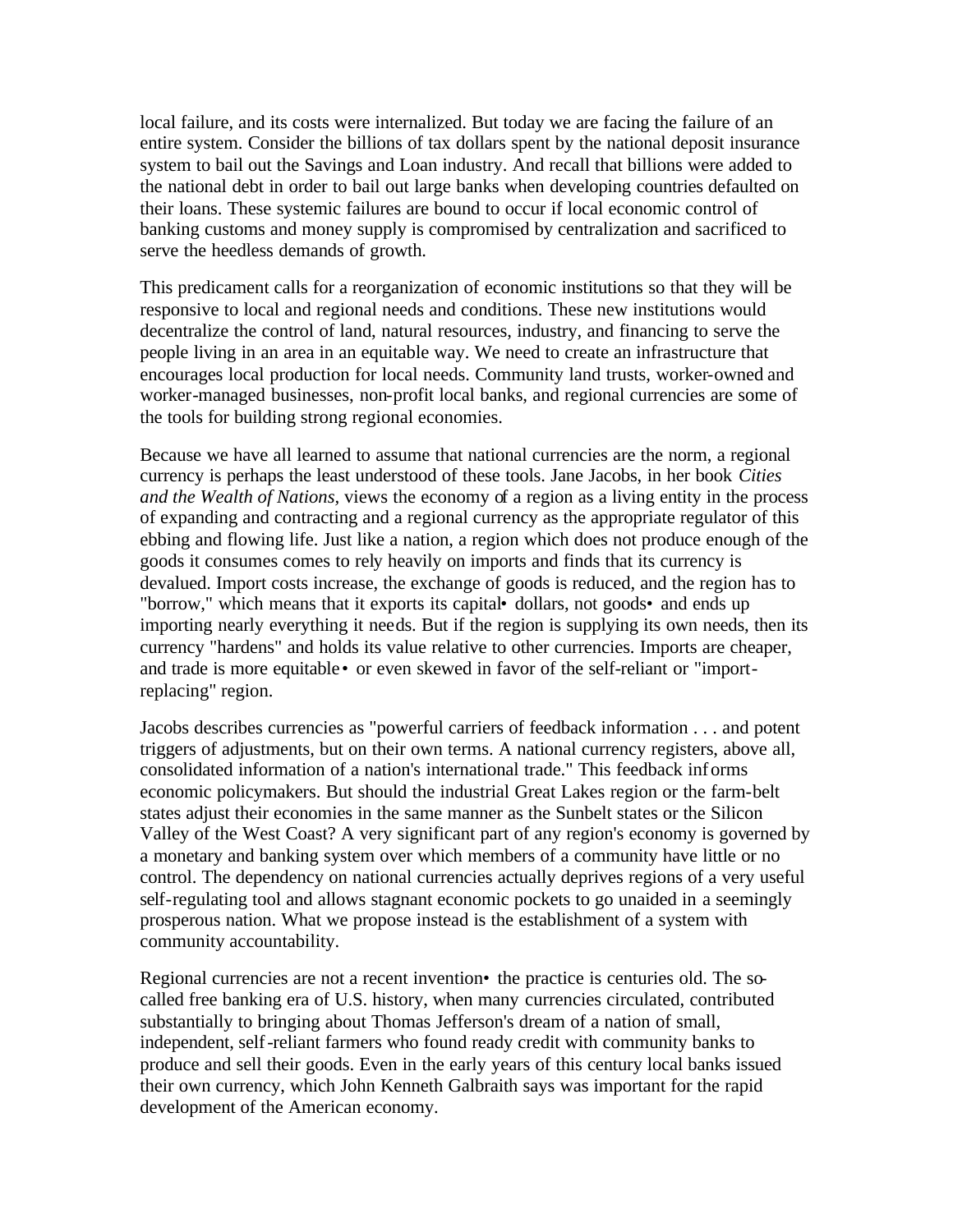How were these banks different from banks today? Because they were located in small towns, the bankers knew the people they were dealing with in a personal way and could make loans on the basis of "character," not strictly on the basis of how much collateral an individual had to secure the loan. A more striking difference is that each bank could issue a local scrip. Unlike a national currency, which easily leaves the region in which its value is created, the local currency could circulate only in a limited regional area; local currencies and local capital could not travel to the money centers to finance the operations of multinational corporations or interest payments on debt. Credit decisions were made by local bankers with particular personal knowledge not only of the borrowers but also of the needs of the region as a whole.

One of the major objections to "free banking" in the nineteenth and early twentieth centuries has been that some of these local banks failed and some printed money to speculate in land and to make unproductive loans. The argument is that such abuses can be controlled if money is issued centrally. But it was unity a shared belief in communal responsibility and vigilance• rather than uniformity that was needed. Community development banks like Chicago's South Shore Bank and the Grameen Bank of Bangladesh make up an intellectual diaspora• they are decentralized and unified. The Savings and Loan industry is uniform.

Decentralization and diversity have the benefit of preventing large-scale failure. This is as true in banking as it is in the natural world. Think of seeds. If many different strains of corn are planted by different farmers and a disease hits the crop, some strains will resist and the corn will be harvested. But if all the farmers have shifted to a new hybrid seed and a blight hits the corn, the result can be widespread crop failure and disaster. How do we ensure diversity in banking? As the economist Frederick Hayek has pointed out, to keep banking honest it would be better to return to a banking system that utilizes competing currencies rather than to rely on a central system.

In the 1930s a worldwide deflation encouraged many new forms of exchange that competed with the national currencies. The town of Woergel in Austria created a scrip system that drew international attention. The people in this little town were able to trade in labor and materials, which they did have, rather than in Austrian shillings, which they didn't have, and they managed to pull themselves out of the Depression in a matter of months. Local scrip also sprang up around the United States. A former editor of *The Springfield Union* in Massachusetts told us the story of a scrip issued by his newspaper. He was just a copyboy at the paper during the bank failures of the 1930s; he remembers that the publisher, Samuel Bowles, paid his newspaper employees in scrip. It could be spent in the stores which advertised in the paper, and the stores would then pay for ads with the scrip, thus closing the circle. The scrip was so popular that customers began to ask for change in scrip• they would see Bowles around town and had more confidence in his local money than in the federal dollars. Newspaper money helped to keep the Springfield economy flowing during a period of bank closures, facilitating commercial transactions that went well beyond the original intent of the issue.

Forty years later in the town of Exeter, New Hampshire, the economist Ralph Borsodi and Robert Swann issued a currency that was based on a standard of value using thirty different commodities in an index similar to the Dow Jones Average. It was called the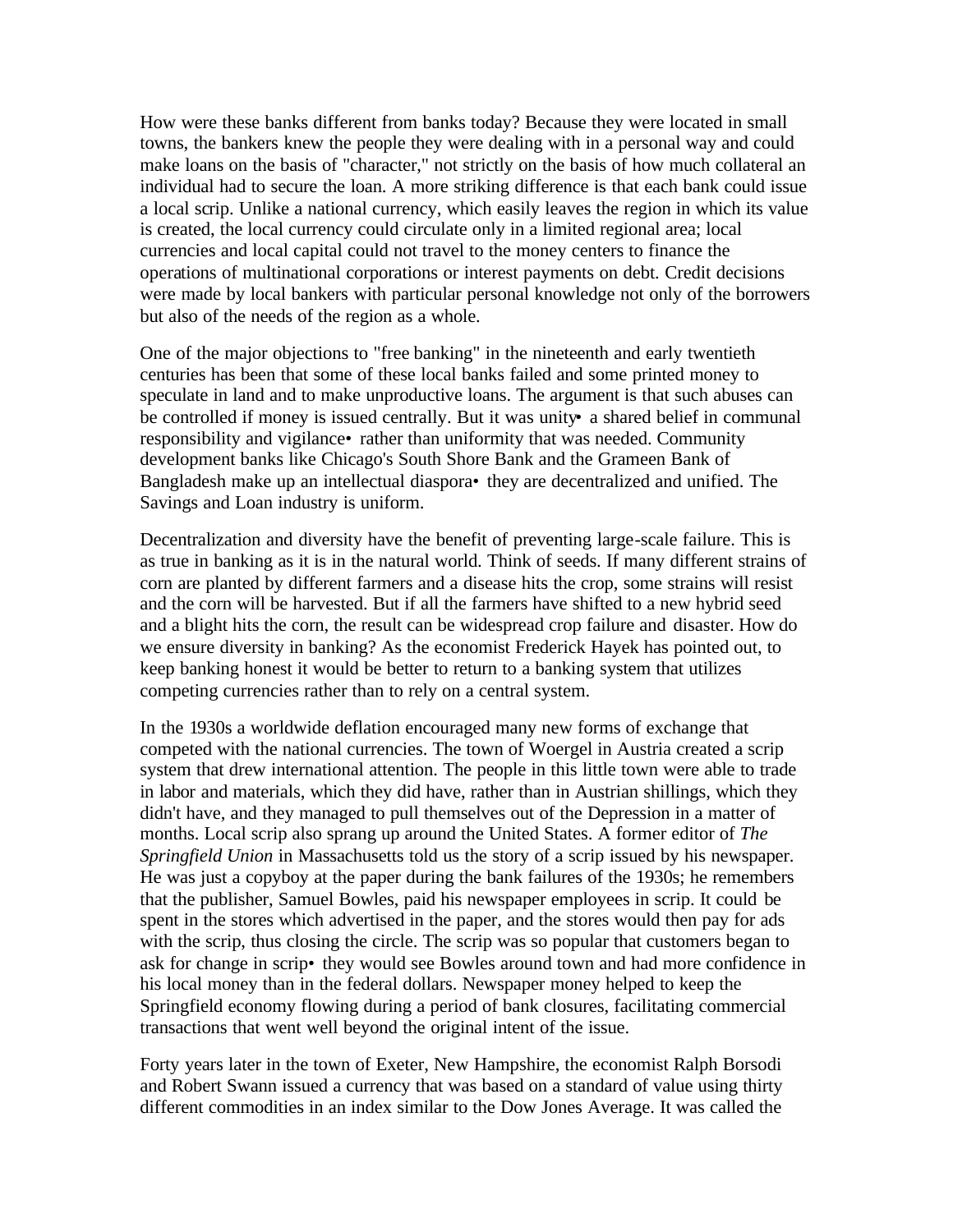Constant because, unlike the national currency, it would hold its value over time. The Constant circulated in Exeter for more than a year, proving, as Borsodi had hoped, that people would use currency which was not the familiar greenback. At the time, it received national publicity in *Time, Forbes,* and other magazines. When asked by a reporter if his currency was legal, Borsodi suggested that the reporter check with the Treasury Department, which the reporter did. He was told, "We don't care if he issues pine cones, as long as it is exchangeable for dollars so that transactions can be recorded for tax purposes."

This is all that the government requires of a local currency, and all that a local currency requires of a community is trust. A currency is only as strong as the confidence that people have in one another to produce something of value. Trust is at the heart of the successes in Springfield and Woergel and Exeter.

Borsodi discontinued his experiment after a year, but he had accomplished his purpose: to demonstrate local acceptance and verify the legality of locally issued, non-governmental currencies.

The Southern Berkshire town of Great Barrington, home of the E. F. Schumacher Society, has made strides toward issuing a Berkshire currency. Our story will make plain the particulars of how local currency works and how it encourages economic selfreliance. In 1982 a discussion group on regional economies led to the incorporation of a non-profit organization called SHARE (Self-Help Association for a Regional Economy), with open membership and a board elected from its members. The intent was to establish an organizational base for a local currency.

SHARE's first objective was to make productive loans to people who were unable to secure normal bank financing but who had the kind of small, locally-owned enterprises that produced quality goods and services for local consumption. Some of these businesses could get bank loans but at rates of 15 or 18 per cent, and SHARE determined to make low-cost loans available. SHARE members open savings accounts at the First National Bank of the Berkshires, and these accounts are used by SHARE to collateralize loans. This kind of lending requires that the community separate the functions of banking. The bank makes the loans and handles the accounting, but the lending decisions, based on a unique set of social, ecological, and financial criteria established by SHARE, are made by the community of depositors.

Sue Sellew of Rawson Brook Farm makes a soft chevre cheese from the milk of her dairy goats and the herbs she grows on her organic farm. She borrowed \$5,000 from SHARE to bring her milking parlor and cheese room up to state standards. This has enabled her to sell the cheese to stores and restaurants.

Jim Golden trained his two draft horses, Spike and Rosie, to haul timber and firewood from forests. Jim can assure his customers that their woods will be treated in an ecologically responsible manner and won't suffer the undue stress caused by heavy equipment. A SHARE loan was made to complete a barn for the team.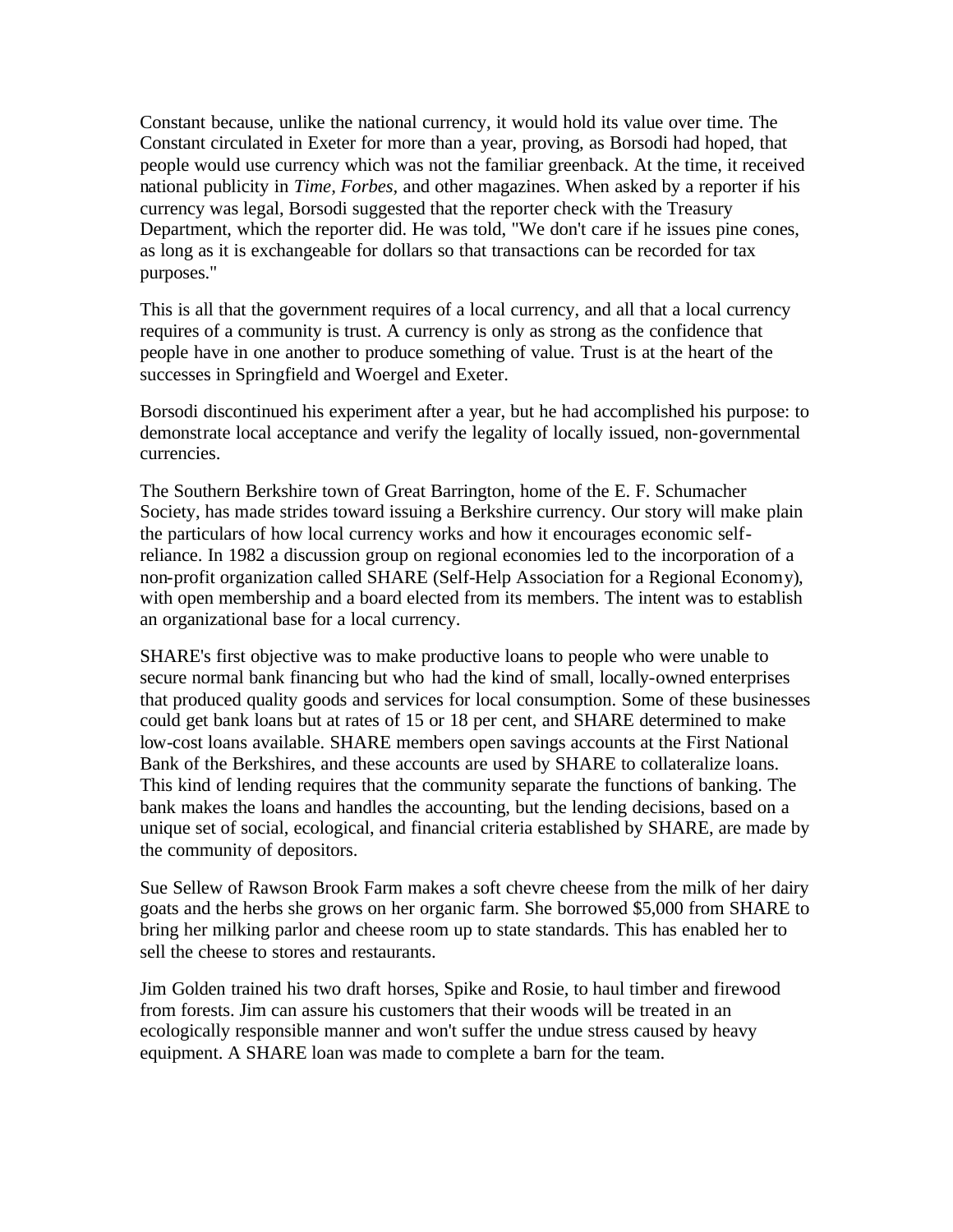Bonnie Smith had never borrowed money, but she had a knitting machine which took bulk-weight yarn, and she had a talent for designing clothes. She knits sweaters, tights, leg-warmers, and scarves in whimsical, colorful designs. Her small SHARE loan bought a bulk supply of wool yarn, which lowered her overall costs and established credit with suppliers. She borrowed again for a second knitting machine when the first loan was repaid. Her business kept on growing, and she applied a third time to buy a machine for an employee. The first two loans had established bank credit for her business, so SHARE sent Bonnie directly to the bank's loan officer, who readily approved a loan.

The payback record on SHARE-collateralized loans has been 100 per cent, both because of their scale and because of community support for the loan recipients. SHARE members help maintain this perfect record by recommending these small businesses to their friends.

Most loans have been for start-up businesses requiring no more than \$3,000. They are made for equipment or inventory but not for salary or advertising• productive loans, not consumer loans. A piano teacher purchased a piano with loan funds in order to provide lessons in her home, but an application to purchase a piano for private use was sent to the bank's consumer-loan officer.

The SHARE loan-collateralization program is simple to operate and easily copied. Similar programs have started around the United States, using the model created in the Berkshires. It is the "grandmother principal" which has made SHARE a success: When people without credit histories decide to go into business, they frequently turn to a family member, such as a grandmother, for help. Instead of lending directly the grandmother might offer a savings account as collateral for a bank loan. The SHARE program simply extends "the circle of grandmothers," creating a family of place.

SHARE puts a human scale and a human touch back into local economic transactions. A newsletter tells SHARE depositors "what your money is doing tonight"• it is working locally to make cheese or sweaters or to house two very big horses. On weekends SHARE members visit Sue Sellew's farm, where the baby goats nibble at the keys in their pockets. They come by the next weekend with their grandchildren and on the next weekend serve Monterey chevre at their dinner party. Monterey chevre is not just any cheese; it is a cheese with a story, and SHARE members are a part of that story. They ask for the cheese at local stores. They think of Bonnie's wool sweaters when contemplating a special gift. They root for Spike and Rosie at the draft-horse pulling contest. These local economic relationships encourage social patterns that in turn shape a uniquely local culture.

Frank Tortoriello is the owner of a popular deli on Main Street in Great Barrington. He turned to SHARE when the bank refused him a loan to move his restaurant to a new location. But Frank didn't need SHARE's circle of grandmothers; he already had a circle of his own in his customers. SHARE suggested that Frank issue Deli Dollars as a selffinancing technique. The notes would be purchased during a month of sale and redeemed after the Deli had moved to its new location. A local artist, Martha Shaw, designed the note, which showed a host of people carrying Frank and his staff• all busy cooking• to their new location. The notes were marked "redeemable for meals up to a value of ten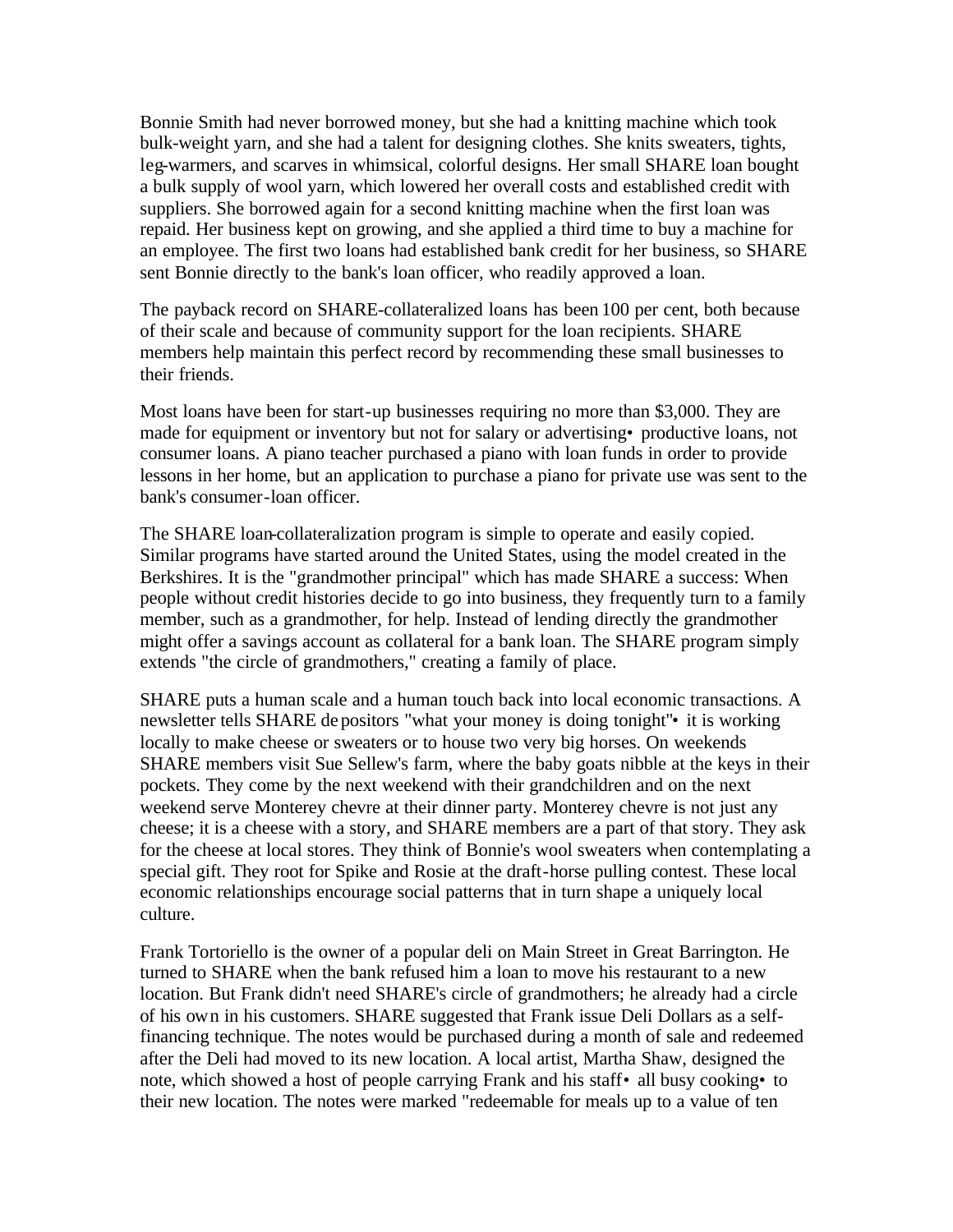dollars." The Deli would not be able to redeem all the notes at once after the move, so SHARE advised Frank to stagger repayment over a year by placing a "valid after" date on each note. To discourage counterfeiting Frank signed every note individually like a check.

We recommended that the notes be sold for ten dollars each, but Frank thought that would be too good a deal for the Deli. With his customers in mind he sold ten-dollar notes for eight dollars and raised \$5,000 in thirty days: contractors bought sets of Deli Dollars as Christmas presents for their construction crews; parents of students at nearby Simon's Rock College knew Deli Dollars would make a good gift for their kids; the bankers who turned down the original loan request supported Frank by buying Deli Dollars. The notes even showed up in the collection plate of the First Congregational Church because church-goers knew the minister ate breakfast at the Deli. Regular customers were pleased to help support what they saw was a sure thing• they knew firsthand how hard Frank worked and believed in his ability to make good on redemption. Frank repaid the loan, not in hard-to-come-by federal notes but in cheese-on-rye sandwiches.

Jennifer Tawczynski worked at the Main Street Deli and carried the idea home to her parents Dan and Martha Tawczynski, who own Taft Farm, one of two farm markets in the area. The Tawczynskis came to SHARE with the idea of issuing "greensbacks" to help them meet the high cost of heating their greenhouses through the winter. Customers would buy the notes in the late fall for redemption in plants and vegetables come spring and summer.

At around the same time the other farm market in town, the Corn Crib, was damaged by fire. Customers of the Corn Crib came to SHARE with the idea of issuing notes to help owners Don and Ruth Zeigler recover from the ravages of the fire. SHARE suggested that the two farms together issue a Berkshire Farm Preserve Note. Martha Shaw designed the note with a head of cabbage in the middle surrounded by a variety of other vegetables. The notes read "In Farms We Trust" and were sold for nine dollars each. The Massachusetts Commissioner of Agriculture traveled from Boston to purchase the first Berkshire Farm Preserve Note, and five national networks showed our farmers using Yankee ingenuity to survive a difficult winter. The Berkshire Women with Infants and Children (WIC) program purchased Berkshire Farm Preserve Notes in order to give them to families, part of a local initiative to supplement the federal food program. The notes do not carry the food-stamp stigma, and the Berkshire agency knows it is supporting local farmers at the same time it is supporting local families.

The notes could be purchased at either farm and were redeemable at either farm. At the end of the redemption period SHARE acted as the clearinghouse for the notes. The farmers received the income (ranging from \$3,000 to \$5,000 per farm per year) from the sale of the notes, and they found a committed base of customers who would travel out of their way to buy from their local farms rather than purchase the jet-lagged vegetables from supermarket chains. <P. DELI DOLLARS STARTED A CONSUMER MOVEMENT IN THE BERKSHIRES. THE BERKSHIRE FARM PRESERVE NOTES, MONTEREY GENERAL STORE NOTES, AND KINTARO NOTES THAT FOLLOWED GAVE BERKSHIRE RESIDENTS A WAY TO VOTE FOR THE KIND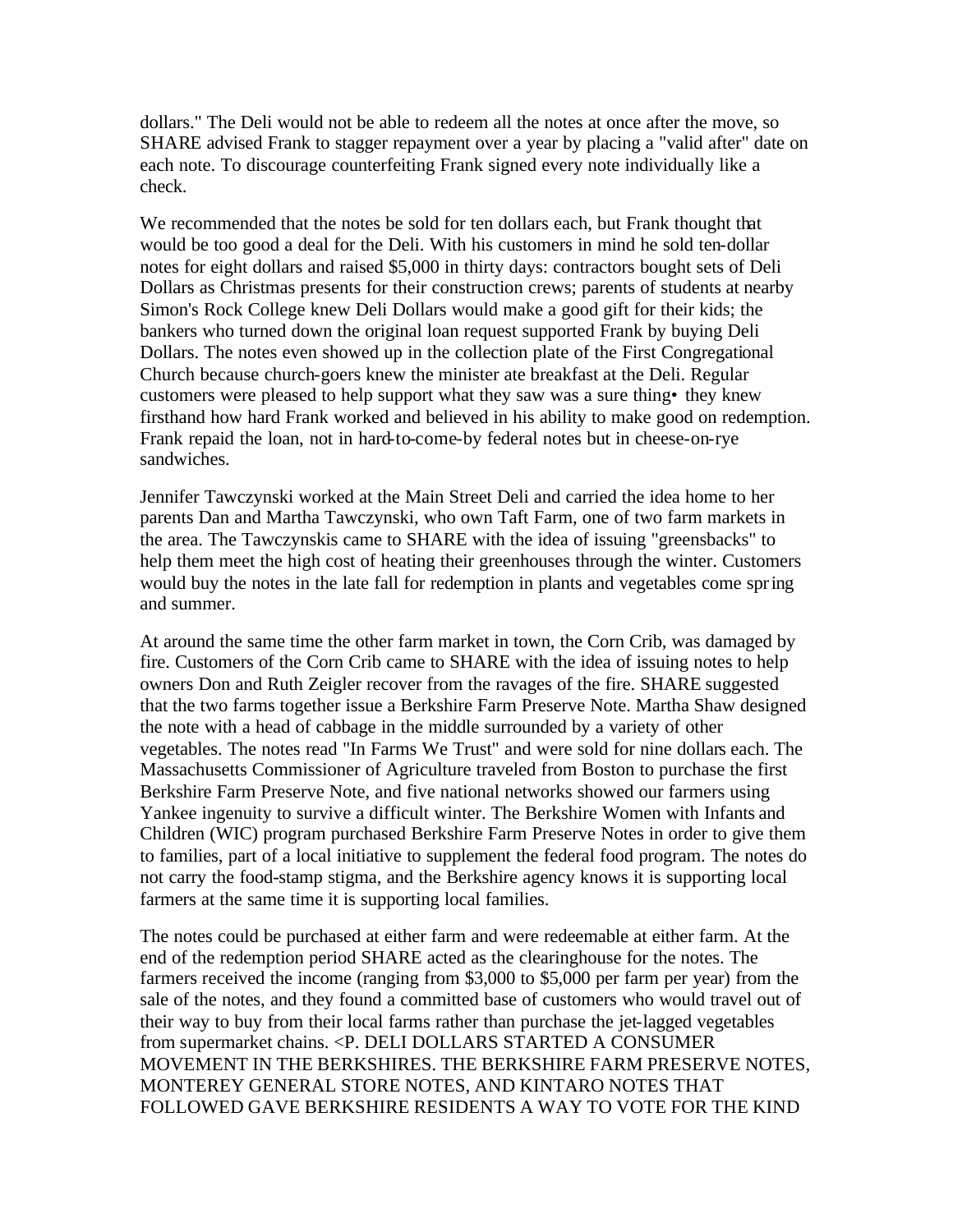## OF SMALL INDEPENDENT BUSINESSES THAT HELP TO MAKE A LOCAL ECONOMY MORE SELF-RELIANT.

The popularity of the scrip inspired the Southern Berkshire Chamber of Commerce to work with the Schumacher Society staff to issue Berk-Shares as a summer promotion. Customers were given one Berk-Share for every ten dollars spent in a participating business over the six-week summer period. During a three-day redemption period customers could spend their Berk-Shares just like dollars in any of the seventy participating stores. The success of the Berk-Share program depended on the energy and cooperation of a small group of merchants and in large part on the sense of community among consumers. Of the seventy-five thousand Berk-Shares handed out (representing three-quarters of a million dollars in Berk-Share trade) twenty-eight thousand were spent during the three-day redemption period! Some families pooled their Berk-Shares for a gift for one member of the family. People who were going away over the redemption weekend were sure to give their Berk-Shares to a neighbor who would use them. A spirit of festivity and excitement filled Main Street that weekend as people chatted about how they planned to use their Berk-Shares.

Although the Berk-Shares and Deli Dollars and Farm Preserve Notes represented a major shift in local attitudes toward an alternative exchange and captured the imagination of both consumers and producers, they were not yet the year-round local currency the organizers had envisioned. A suggestion from several area banks pushed the effort forward to its next stage. The Berk-Share organizing committee proposed that the five local banks participate in a Berk-Shares zero percent loan program during the winter holidays. Spending that would normally flow to catalogue stores and malls would instead go to the locally owned stores that accepted Berk-Shares, helping to secure local jobs and keeping local dollars local. The committee presented the idea at a meeting with the bankers, who in turn proposed that the committee create a year-round Berk-Share which would be a 10 percent discount note. Customers would come to the banks and purchase one hundred Berk-Shares for ninety dollars and redeem them at local stores for one hundred dollars worth of goods and services. The merchants would then deposit the ir Berk-Shares at local banks at ninety cents per share.

But how to clear the Berk-Share accounts among the five banks? The Federal Reserve system moves dollars (checks) between the receiving bank and the issuing bank. This clearing system is automated and keeps the national currency moving. A local currency needs a local system. The bankers at the meeting came up with the solution. They said, "Well, we can just walk down the street to one another's banks and make the exchange, the way we used to with checks." It gave these individual bankers, who are caught up in a highly centralized and fast-paced system, great pleasure to imagine recapturing in a small way the early days of banking when transactions had a warmer, more community-spirited tone.

The Schumacher Society and the Main Street Action Association of the Southern Berkshire Chamber of Commerce are cooperatively seeking funds to staff the first year of issue. When the program is in place and local businesses and their customers are familiar with the Berk-Share as a year-round scrip, Main Street Action and the Schumacher Society will work with local businesses to develop a commodity backing for the Berk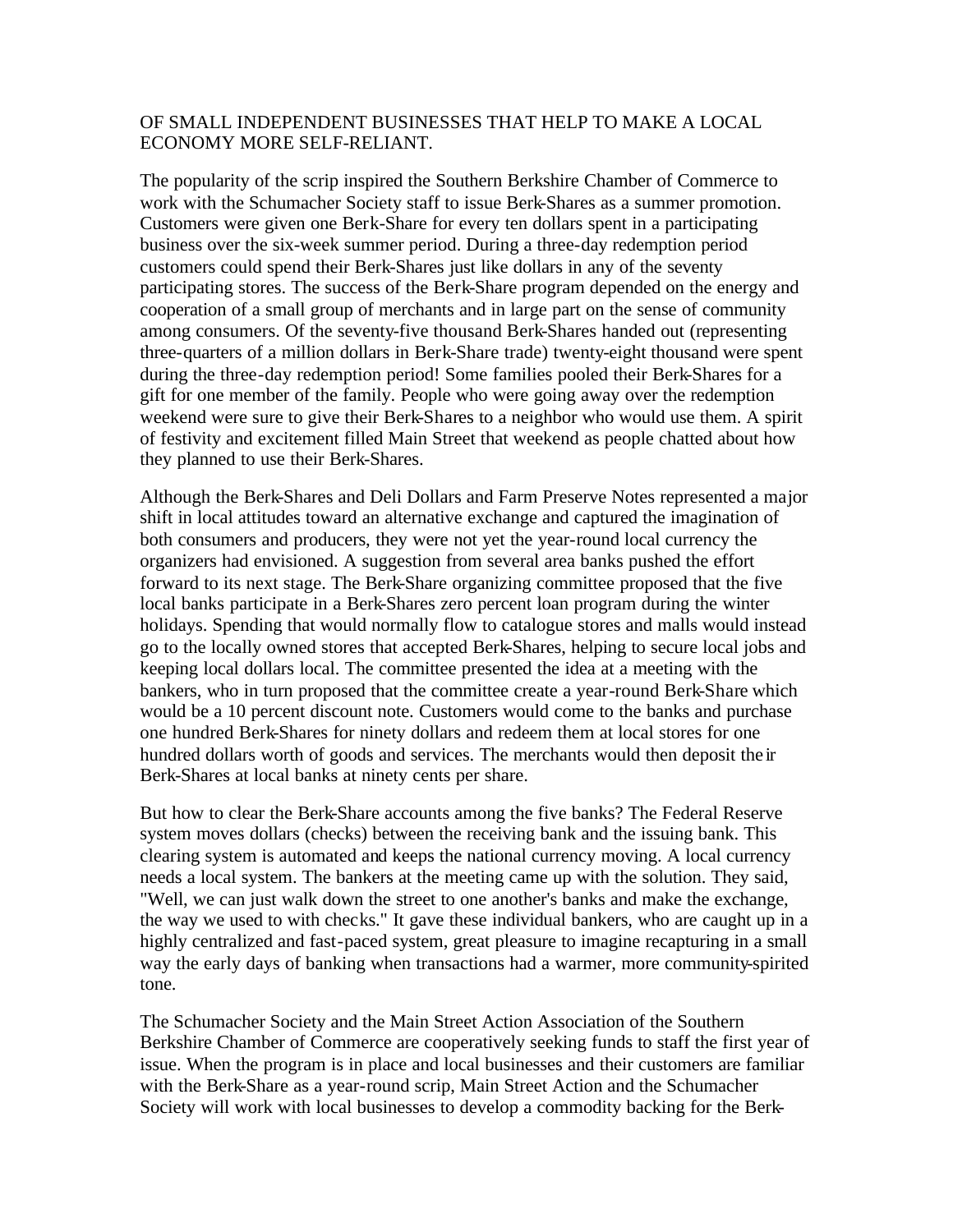Share. Eventually, loans can be made in Berk-Shares at an interest rate as low as 3 percent• the cost of servicing the loan. Unlike the current SHARE program, which relies on borrowed dollars, a loan in Berk-Shares would carry no profit costs. A 3 percent loan could encourage new business ventures like local food processing that otherwise couldn't compete because investment capital is too expensive. A local scrip can empower Berkshire residents to shape their own economic futures unfettered by high interest rates and credit decisions made in far-away money centers. Each town can be a money center, and local economic problems will have local solutions.

In the summer of 1991 Paul Glover heard a radio interview with Schumacher Society staff about the Deli Dollars and Berkshire Farm Preserve Notes. The story inspired him to issue **Ithaca Hours** in his hometown of Ithaca, New York, as a way to create more local jobs and more security for Ithacans who are underemployed. Ithaca Hours has grown from its small grass-roots beginning to include over a thousand individuals and stores. The scrip can buy food items, construction work, professional services, health care, and handicrafts. Each Ithaca Hour is worth ten dollars• the average hourly wage in Tompkins County• so the five thousand Ithaca Hours (or \$50,000) in circulation have increased local economic transactions by several hundred thousand dollars annually.

Individuals and stores agreeing to accept Ithaca Hours notes are issued two free Hours to begin trading and are listed in the free monthly paper, *Ithaca Money.* This newspaper features articles about the local economy and tells the stories of small home-businesses that have prospered by accepting payment in scrip. Only Ithaca Hour vendors can advertise in *Ithaca Money*, and although the ad will run for two months, it costs only half an Hour (five dollars).

Consumers are led to shop locally because Ithaca Hours can be used only in Ithaca. One market farmer who had difficulty paying bills during the winter was able to secure a loan in Ithaca Hours from a customer who had accumulated more than she could use. She preferred to recirculate them rather than let them lie idle. The farmer's family paid for child care, movie tickets, and other goods and services in Ithaca Hours and then repaid the loan in produce in the summer. The Alternative Credit Union in Ithaca accepts partial repayment of mortgage loans in Hours because its employees have agreed to accept part of their salaries in scrip.

Paul Glover has opened a downtown Hours Bank in order to regulate circulation of the currency, provide visibility, and supply a diverse array of goods for purchase with Ithaca Hours. The organizers work with local businesses by tracking the goods that these businesses buy from outside the region and then connecting them with local producers of the same goods. This is the substance of an import-replacement program that will create sustainable jobs.

A local currency may be dollar-denominated or measured in chickens (as Wendell Berry once suggested for his part of Kentucky) or hours or cordwood, as long as people know they can spend that chicken cash, that cordwood note. Confidence in a currency requires that it be redeemable for some locally available commodity or service. The Schumacher Society recommends the following policies to maintain confidence over the long haul: